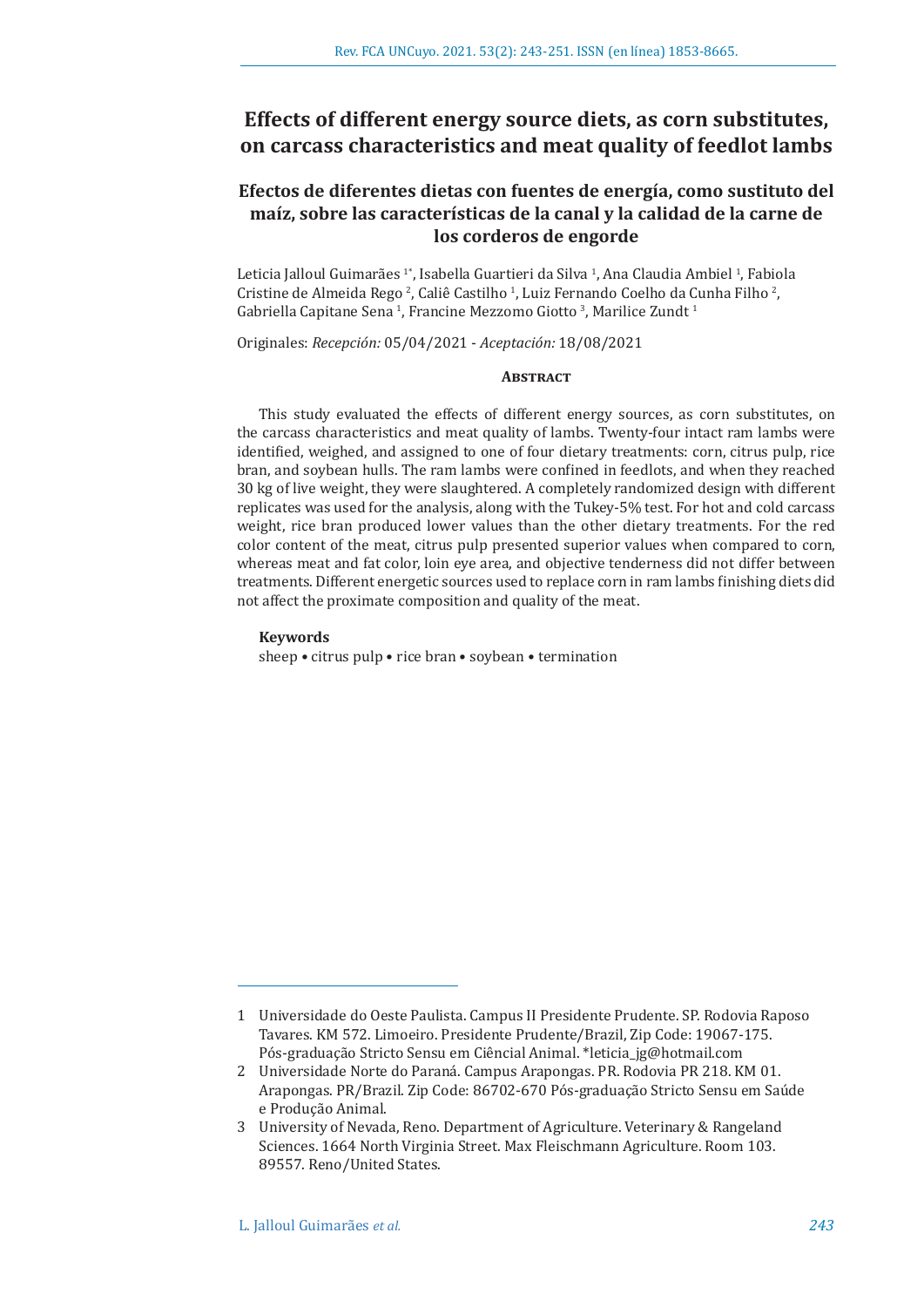## **Resumen**

Este estudio evaluó los efectos de diferentes fuentes de energía, como sustitutos del maíz, sobre la calidad de la carcasa y la carne de los corderos. Se identificaron, pesaron y distribuyeron 24 corderos machos no castrados en cuatro tratamientos: maíz, pulpa de cítricos, salvado de arroz y cáscaras de soya. Los corderos fueron confinados en corrales de engorde y cuando alcanzaron los 30 kg de peso vivo fueron sacrificados. Para el análisis de resultados se utilizó un diseño completamente aleatorio con diferentes réplicas y se utilizó la prueba de Tukey-5%. Para las variables de peso de la carcasa caliente y fría, el salvado de arroz fue inferior a los otros tratamientos. Para el color rojo de la carne, la pulpa de los cítricos presentó un resultado superior al maíz, mientras que el color de la carne y la grasa, la ternura objetiva y el área del ojo del lomo no difirieron entre tratamientos. Las diferentes fuentes de energía utilizadas en las dietas de terminación de corderos no alteraron la composición química de la carne ni las características de calidad.

## **Palabras clave**

ovino • pulpa de cítricos • salvado de arroz • soya • terminación

## **INTRODUCTION**

Throughout the Brazilian territory, sheep production chains have demonstrated growth in production and consumer acceptability of sheep meat. The supply chain has shown flock growth rates due to the expansion of domestic and foreign markets. To maintain market supply, the feedlot management system has often been used by producers mainly due to the low availability and quality of forages during the drought season (24).

 Research has shown satisfactory results from this system, mainly as a strategy to minimize the impacts of forage shortage, but also to allow animal fattening during the off-season. In addition, this system enables a reduction in slaughter age and improves meat supply during the off-season (11, 13, 17, 31). However, the costs of finishing lambs in this system are linked to productivity and are directly associated with high costs of energy and protein concentrates. Therefore, the search for feeds that can improve productivity and economic indices in livestock farming systems without affecting animal performance has been a continuous challenge among researchers.

In general, cereal grains, especially corn, are the main source of energy in animal diets. However, the greater availability of by-products has increased the interest for these alternative sources to substitute corn, with the aim of lowering the cost per kilogram produced (26). Nonetheless, it is necessary to study the effects of these by-products on the final product to be delivered to consumers. Therefore, the objective of this study was to evaluate the effects of by-products as corn substitutes in feedlot lamb diets on carcass characteristics and meat quality.

#### **Material and Methods**

The work was conducted in accordance with ethical standards and approved by the ethics and biosafety committee, protocol number 987, of the University of Western São Paulo, in the municipality of Presidente Prudente, São Paulo, Brazil, latitude 22°07 North and longitude 51°23', with an average annual temperature of 28°C and with an average annual precipitation of 1400 to 1500 mm, characterized by a hot climate with dry winter (Unoeste -Metrological Station-SP).

Twenty-four intact ram lambs, Highlander crossbreed, with an average weight of 18 kg + 1,61, were randomly distributed in four dietary treatments (T): corn (TC - control), citrus pulp (TCP), rice bran (TRB), and soybean hulls (TSH). All diets were isoenergetic (71% NDT) and isoproteic (21% CP) (table 1, page 245), Animals were housed in individual pens  $(1.20 \times 1.0 \text{ m})$ , with concrete floor covered with wood shavings, equipped with individual feeder and drinker and mineral salt *ad libitum*.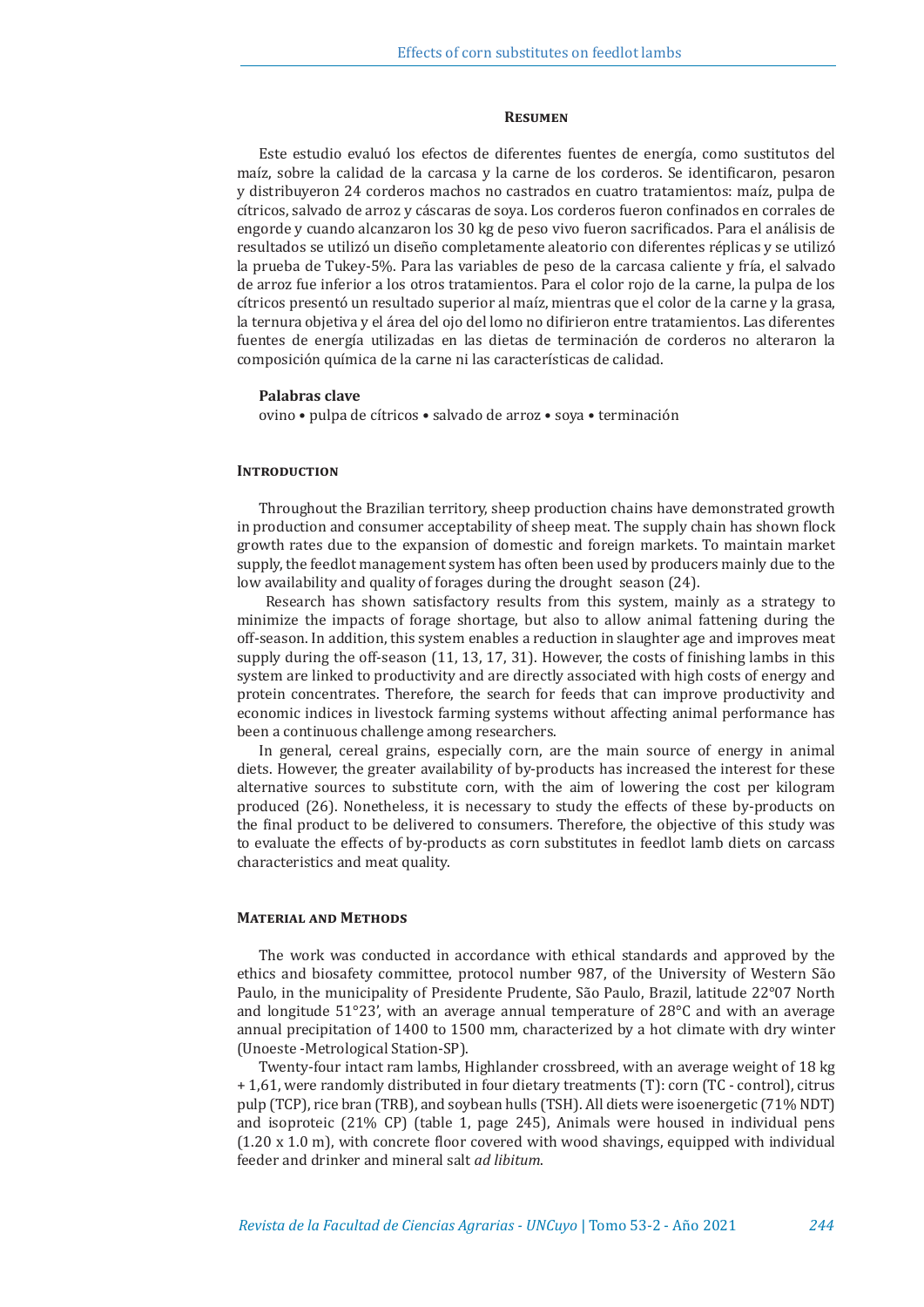**Table 1.** Percentage of ingredients and proximate composition of diets used in the feedlot of crossbreed Highlander ram lambs.

| Ingredients      | Dietary treatments (%) |            |            |            |  |  |  |  |
|------------------|------------------------|------------|------------|------------|--|--|--|--|
|                  | TC.                    | <b>TCP</b> | <b>TRB</b> | <b>TSH</b> |  |  |  |  |
| Corn             | 23.5                   | 0.0        | 0.0        | 0.0        |  |  |  |  |
| Citrus pulp      | 0.0                    | 26.0       | 0.0        | 0.0        |  |  |  |  |
| Rice Meal        | 0.0                    | 0.0        | 25.0       | 0.0        |  |  |  |  |
| Soybean Hull     | 0.0                    | 0.0        | 0.0        | 27.0       |  |  |  |  |
| Soybean Meal     | 27.0                   | 28.0       | 22.0       | 26.0       |  |  |  |  |
| Wheat Meal       | 21.0                   | 15.0       | 25.5       | 16.5       |  |  |  |  |
| Limestone        | 1.5                    | 1.5        | 1.5        | 1.5        |  |  |  |  |
| Oil              | 0.0                    | 3.5        | 0.0        | 3.0        |  |  |  |  |
| Hay              | 27                     | 26         | 26         | 26         |  |  |  |  |
|                  | Composition            |            |            |            |  |  |  |  |
| Crude Protein    | 20.20                  | 19.74      | 20.32      | 20.75      |  |  |  |  |
| Crude Fiber      | 14.43                  | 16.58      | 19.21      | 20.24      |  |  |  |  |
| Mineral Matter   | 6.66                   | 7.21       | 9.29       | 8.26       |  |  |  |  |
| Ether Extract    | 2.34                   | 5.95       | 3.55       | 5.16       |  |  |  |  |
| TDN <sup>1</sup> | 71.76                  | 72.46      | 66.23      | 67.12      |  |  |  |  |

**Tabla 1.** Porcentaje de ingredientes y composición aproximada de las dietas utilizadas en los cebaderos de corderos cruzados Highlander.

 $^{\rm 1}$  Total digestible nutrients estimated according to Cappelle *et al.* 2001. <sup>1</sup> Nutrientes digeribles totales estimado según

Cappelle *et al.* 2001.

Endoparasite control was done with ivermectin, 1 mL per 50 kg body weight, during the entire stay of animals in the feedlot strategically using test of counting the eggs per gram of feces (OPG). Adaptation to diet and facilities lasted 14 days and the experimental period an average of 53 days.

Animals were weighed every 14 days to obtain daily weight gain and, consequently, to adjust the feed offered. The lambs were slaughtered when they reached 30 kg of body weight.

Prior to slaughter, body condition (BC) was determined by the method developed in England by Russel *et al.* (1969) that is based on palpation of the lumbar region to determine the amount of fat and muscle observed in the angle formed by the dorsal and transverse processes. Values from 1 to 5 were assigned, in which 1 represented a cachectic animal and 5 denoted an obese animal.

 After solid fasting for 16 h, the animals were weighed to obtain pre-slaughter body weight (PSBW) and then stunned by an electric discharge of 0.50 A for eight seconds, according to the methodology proposed by Gomide and Ramos (2006) and following the standards for humane slaughter.

After evisceration, carcasses were weighed to obtain hot carcass weight (HCW) and transferred two hours later to a cold chamber at  $4^{\circ}$ C, where they remained for 24 h. Carcasses were hung from the tendons on appropriate hooks, maintaining the tarsometatarsal joints at a distance of 17 cm. At the end of this period, cold carcass weight (CCW), carcass commercial yield (CCY = CCW/PSBW  $\times$  100), and cooling loss (CL = HCW - (CCW/HCW)  $\times$  100) were obtained. To obtain the carcass compactness index (CCI = CCW/internal carcass length), the internal length of the carcass (ILC, maximum distance between the anterior border of the ischiopubic symphysis and the anterior edge of the first rib at its midpoint) measured with a measuring tape was obtained according to Sañudo and Sierra (1986).

 In addition, subjective evaluations of the carcass were performed for fat cover (FATCOV) (1 for lean and 5 for very fat), carcass conformation (CC) (1 for poor and 5 for very good), meat color (MEATCOL) (1 for pink and 3 for red), and fat consistency (FATCON) (1 for firm and 3 for soft).

Carcasses were divided in the middle with a longitudinal cut in the cranial-caudal direction, and the loin eye area (LEA) was obtained by exposing the *longissimus dorsi* muscle after a transverse section on the left carcass side, between the  $12^{th}$  and  $13^{th}$  ribs, outlining it on tracing paper. The area was then determined as square centimeters of the image using  $AUTOCAD^{\circledast}$  software. Using a caliper, the following measurements were performed on the loin: maximum depth (MD), maximum width of the loin (MW), greatest fat thickness (GFT),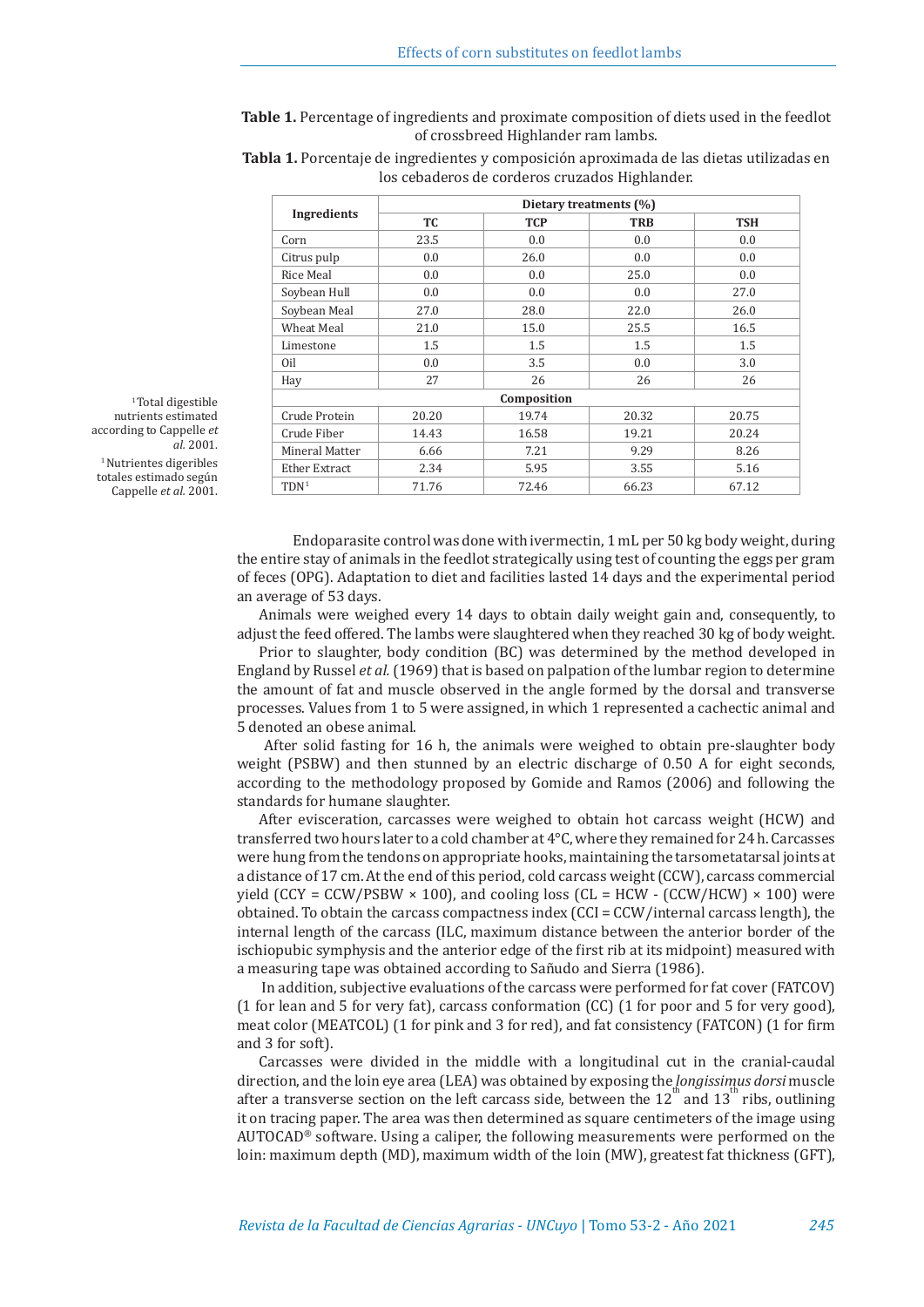and lowest fat thickness (LFT). Subcutaneous fat thickness was measured at the final third of the muscle, from the backbone, perpendicular to the muscle, using a digital caliper.

The loin was then removed from the left half of the carcasses, and after 30 min blooming, color was evaluated for myoglobin oxygenation, using a portable Color reader CR-10 Konica Minolta® (Konica Minolta, Chiyoda, Tokyo, Japan). The components L\* (lightness/ darkness), a\* (redness/greenness component), and b\* (yellowness/blueness component) were expressed in the CIELAB\* color system.

Loin chops (2.54 cm) were cut, and the pH was assessed using a Hanna® pH meter. Moisture, ash, protein ( $N \times 6.25$ ), and fat content were determined according to AOAC methods (2000): moisture by AOAC Method 950.46; protein by estimating the nitrogen content using the Kjeldahl method (AOAC Method 920.152); ash by incineration at 525°C (AOAC Method 940.26); and fat by the Soxhlet method (AOAC Method 963.15).

Cooking for objective tenderness and sensory analysis was performed by thawing the loin chops for 24 h at 5  $\degree$ C and grilling to 71  $\degree$ C (1). The objective tenderness was measured using a CT3 Texture Analyzer Brookfield® (Brookfield Engineering, Middleboro, MA, USA) with a 3 mm thick Warner-Bratzler blade. The cores were sheared with a C3 Texture Analyzer Brookfield® (Brookfield Engineering) with a Warner-Bratzler blade.

Thawing loss and cooking loss were calculated from chops used for objective tenderness according to the following formulas respectively: Thawing loss  $\%$  = (Thawed weight of the  $\text{ch}$   $\varphi$   $\times$  100)/Frozen weight of the chop); Cooking loss % = (Grilled weight of the chop  $\times$  100)/ Raw weight of the chop).

A completely randomized design with different replicates was used with the Tukey-5% test for the composition of the means, using the ASSISTAT Program.

## **Results and Discussion**

Variables for daily gain, pre-slaughter body weight, hot carcass weight, cold carcass weight, cooling loss, commercial carcass yield, carcass index, and confinement period are reported in table 2.

**Table 2.** Estimated means and coefficients of variation for performance and carcass characteristics of feedlot crossbreed Highlander lambs fed with different energy sources.

**Tabla 2.** Medias estimadas y coeficientes de variación para el rendimiento y la canal de los corderos Highlander tratados en corral de engorde con diferentes fuentes de energía.

| <b>Variables</b>            | Dietary treatments    |                      |                    |                      |        |               |
|-----------------------------|-----------------------|----------------------|--------------------|----------------------|--------|---------------|
|                             | Corn                  | Citrus pulp          | Rice bran          | Soybean hulls        | $CV\%$ | <b>Effect</b> |
| $DG$ (kg/day)               | $0.233^{ab}$          | $0.254$ <sup>a</sup> | 0.175 <sup>b</sup> | $0.211^{ab}$         | 20.60  | $\ast$        |
| PSBW (kg)                   | 31.63 <sup>a</sup>    | 32.24 <sup>a</sup>   | 29.98 <sup>a</sup> | 30.78 <sup>a</sup>   | 6.37   | ns            |
| $HCW$ $(kg)$                | 14.66 <sup>a</sup>    | $15.40^{\circ}$      | 12.66 <sup>b</sup> | $14.75^{\circ}$      | 6.64   | **            |
| $CCW$ (kg)                  | 13.33a                | 14.24 <sup>a</sup>   | 11.40 <sup>b</sup> | $13.55^{\circ}$      | 7.79   | **            |
| CL (%)                      | 1.95 <sup>a</sup>     | 2.19 <sup>a</sup>    | 1.44 <sup>a</sup>  | 1.99a                | 24.84  | ns            |
| CCY(%)                      | $42.29^{ab}$          | 44.13 <sup>a</sup>   | 38.03 <sup>b</sup> | 44.01a               | 63.57  | **            |
| $CCI$ (kg/cm <sup>3</sup> ) | $0.237$ <sup>ab</sup> | $0.251^{ab}$         | 0.215 <sup>b</sup> | $0.253$ <sup>a</sup> | 8.96   | $*$           |
| $FP$ (day)                  | $51.16^{ab}$          | 48.40 <sup>b</sup>   | 59.33a             | $52^{ab}$            | 11.78  | $*$           |

followed by different letters in a line differ statistically from each other. DG = daily gain. PSBW = pre-slaughter body weight. HCW = hot carcass weight. CCW = cold carcass weight.  $CL = cooling$ loss. CCY = commercial carcass yield. CCI = carcass compactness index. FP = feedlot period. \*\*  $p$  <0,01. \*  $p$  <0,05. no significativo ( $p$  = ,05). Las medias seguidas de una letra diferente en la línea difieren estadísticamente entre sí. DG = ganancia diaria. PSBW = peso vivo antes del sacrificio. HCW = peso de la canal caliente. CCW = peso de la canal fría. WLC = pérdida de peso por enfriamiento. CCY = rendimiento comercial en canal. CCI = índice de compacidad de la carcasa. FP = período de encierro.

\*\*  $p < 0.01$ . \* $p < 0.05$ . ns: not significant  $(p>= .05)$ . Means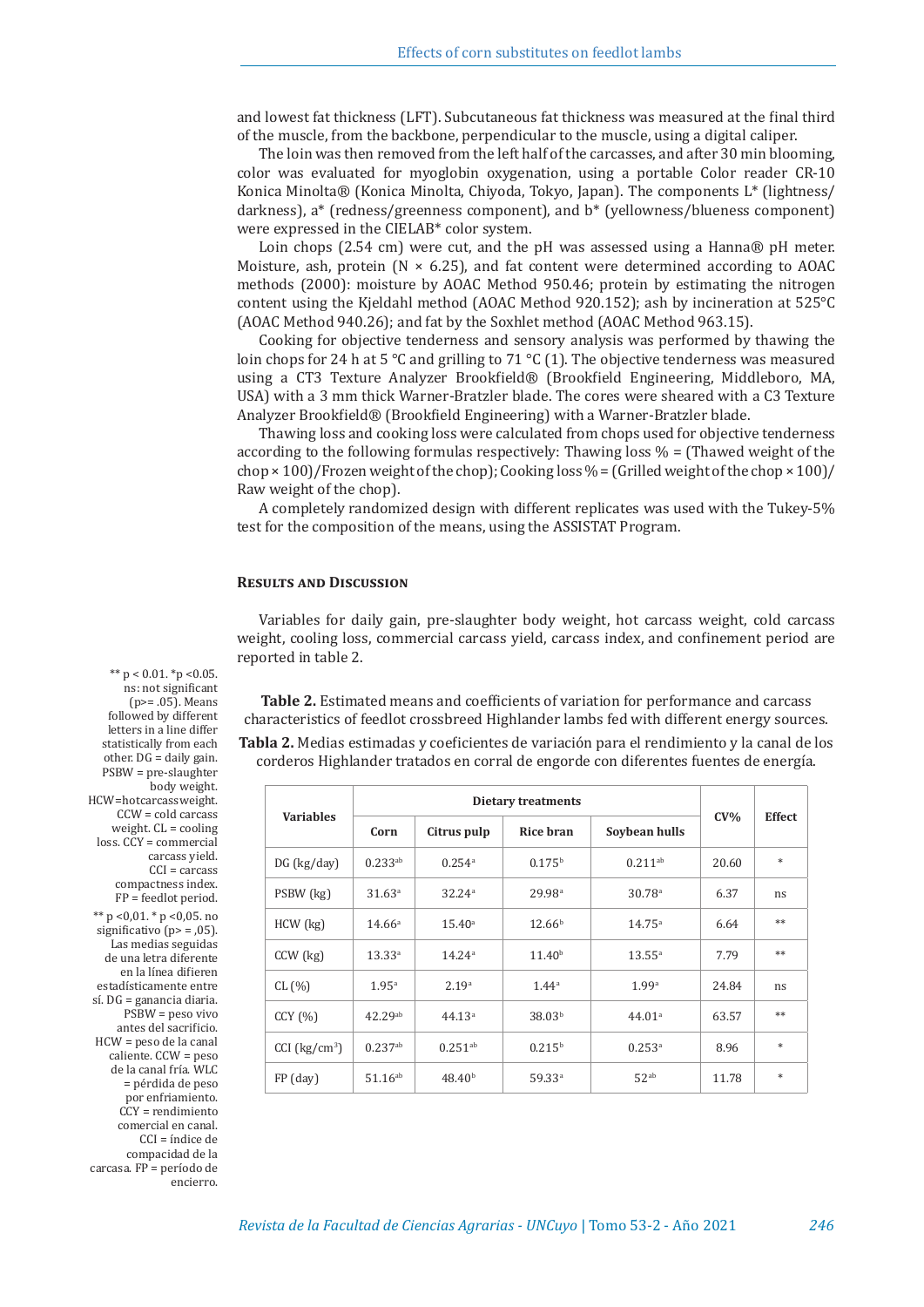For daily gain means, the citrus pulp diet (0.254 kg/day) and the rice diet (0.175 kg/day) differed from each other  $(p<0.05)$  but were statistically similar to corn and soybean hulls. The lowest daily gains for the rice bran treatment can be explained by the reduction in the digestibility of nutrients, especially proteins (12, 30, 33). Tabeidian and Sadeghi (2008), studying different levels of rice bran in lamb diets observed a linear reduction in daily gain with increasing levels of rice bran in the diets.

For hot carcass weight and cold carcass weight, the rice bran treatment produced significantly (p<0.05) lower weights than the other dietary treatments. These results have a direct correlation with the least daily gains observed for animals fed this treatment, which is also reflected in hot carcass weight and cold carcass weight. Weight percentage loss from cooling had no significant effect on feedlot finished crossbreed Highlander lambs receiving diets with different energy sources.

The carcass compactness index significantly differed between the rice bran and soybean hull dietary treatments. Animals fed soybean hulls presented the highest carcass compactness index values. This index is a strong indicator of the conformation of the carcass, since it evaluates the amount of muscular tissue deposited in the carcass in a unit of length (23). The commercial carcass yield values for animals fed rice bran were similar to those observed for animals fed corn but were statistically different when compared to other dietary treatments.

The feedlot period for the diet containing rice bran was 59.33 days longer ( $p<0.05$ ) and was the longest of all dietary treatments. According to lamb research with rice bran in the diet, this ingredient has a negative effect on feed conversion (30), and animals must ingest more food in order to reach slaughter weight, requiring more days in the feedlot.

The estimated means and coefficients of variation for carcass composition, fat cover, fat consistency, and meat color of crossbreed Highlander lambs fed with different energy sources are presented in table 3, however the supplementation with different energy foods did not influence these variables. However, no statistical differences were observed between the dietary treatments (p>0.05) for any of the variables.

**Table 3.** Estimated means and coefficients of variation (CV) for subjective evaluations of carcass conformation, fat cover, fat consistency, and meat color of Highlander lambs fed diets with different energy sources.

**Tabla 3.** Medias estimadas y coeficiente de variación (CV) para las evaluaciones subjetivas de la conformación de la canal, la cobertura de grasa, la consistencia de la grasa y el color de la carne de corderos Highlander alimentados con dietas con diferentes fuentes de energía.

| <b>Variables</b>     |       | Dietary treatments |           | <b>Effect</b> |        |    |
|----------------------|-------|--------------------|-----------|---------------|--------|----|
|                      | Corn  | Citrus pulp        | Rice bran | Soybean hulls | $CV\%$ |    |
| CC <sup>1</sup>      | 2.500 | 2.400              | 2.583     | 2.250         | 20.336 | ns |
| FATCOV <sup>2</sup>  | 2.833 | 2.600              | 2.250     | 2.250         | 19.158 | ns |
| FATCON <sup>3</sup>  | 1.66  | 1.700              | 1.750     | 1.500         | 19.678 | ns |
| MEATCOL <sup>4</sup> | 1.583 | 1.600              | 1.750     | 1.500         | 12.621 | ns |

conformation.  $FATCOV = f$ at cover.  $FATCON = fat$ consistency. MEATCOL = meat color. <sup>1</sup> 1(poor) to 5 (very good).  $^{2}$ 1 (lean) to 5 (very fat).  $31$  (firm) to 3 (soft). 4 1 (pink) to 3 (red). NS = No significativo  $(p \ge 0.05)$ . CC = conformación de la canal. FATCOV = cobertura de grasa. FATCON = consistencia  $\mathrm{grasa}$ . MEATCOL = color de la carne. 1 1 (pobre) a 5 (muy bueno). 2 1 (magro) a  $5 \,$ (muy graso).  $31 \,$ (firme) a 3 (suave). <sup>4</sup> 1 (rosa) a 3 (rojo).

ns = not significant  $(p \ge 0.05)$ . CC = carcass

> Zundt *et al.* (2010), in an experiment conducted with crossbreed Highlanders lambs slaughtered at 30 kg, found values of 2.50, 1.41, and 1.50 for FATCOV, FATCON, and MEATCOL respectively, which are similar to the results in this research. Values for fat cover observed in this study are lower than the 3 mm suggested in the literature as desirable fat cover in the sheep carcass to prevent losses during the cooling period (7, 20).

> Measurements of maximum depth (MD), maximum width of the loin (MW), greatest fat thickness (GFT), and lowest fat thickness (LFT) are shown in table 4 (page 248). There were no significant differences ( $p$  > 0.05) between dietary treatments on the measured variables.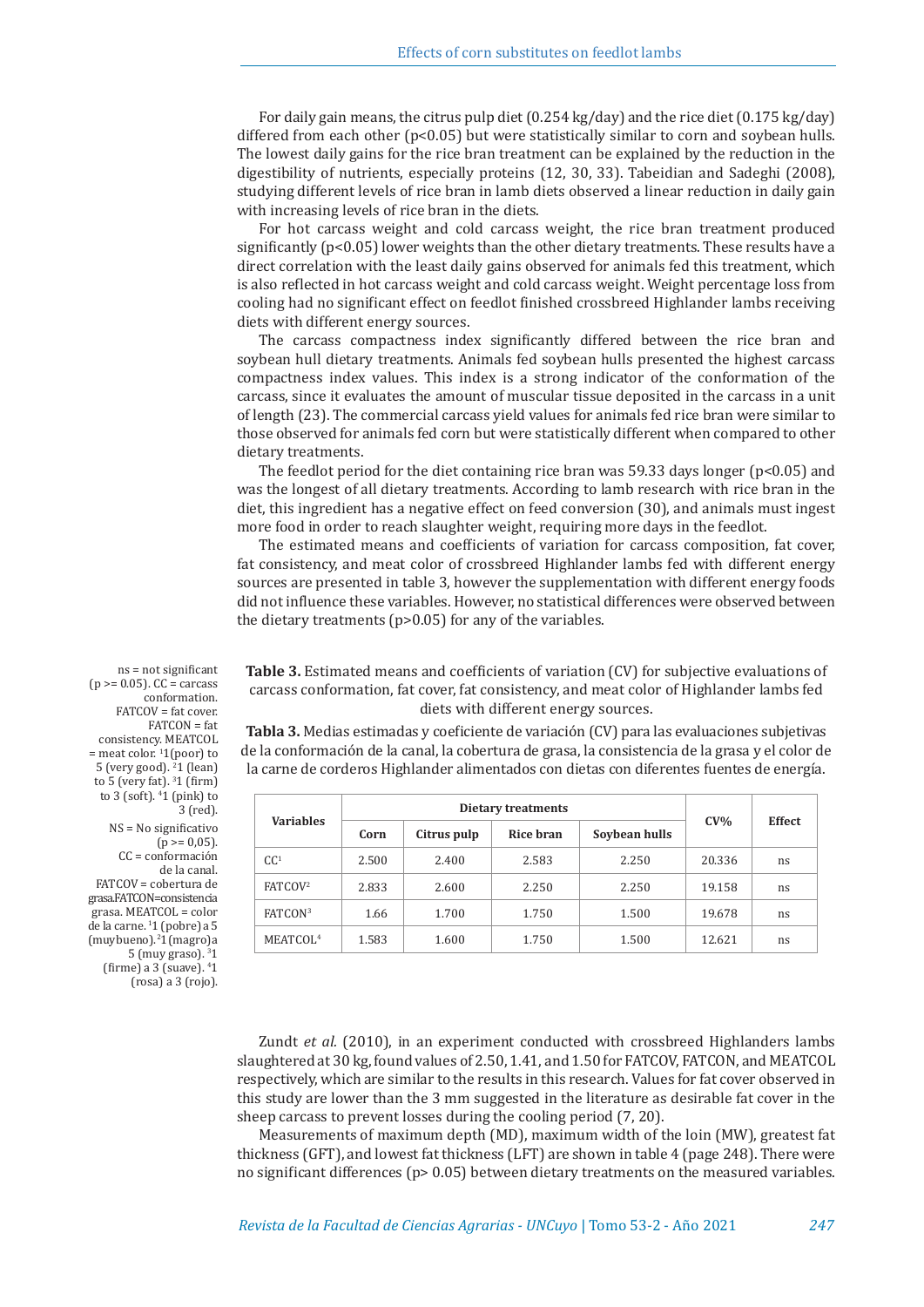**Table 4.** Estimated means and coefficients of variation (CV) for loin measurements of Highlander lambs fed diets with different energy sources.

**Tabla 4.** Medias estimadas y coeficientes de variación (CV) para la longitud del lomo y el grosor de la grasa en dietas con diferentes alimentos energéticos en corderos.

| <b>Variables</b> | Dietary treatments |             |           |               |        | <b>Effect</b> |
|------------------|--------------------|-------------|-----------|---------------|--------|---------------|
|                  | Corn               | Citrus pulp | Rice bran | Soybean hulls | $CV\%$ |               |
| $MD$ (mm)        | 50.563             | 50.976      | 49.401    | 48.921        | 9.538  | ns            |
| MW(mm)           | 27.633             | 28.846      | 22.736    | 24.745        | 16.745 | ns            |
| GFT (mm)         | 1.993              | 2.038       | 1.278     | 1.741         | 46.415 | ns            |
| $LFT$ (mm)       | 1.008              | 0.806       | 0.491     | 0.596         | 58.978 | ns            |

Loin maximum depth measurements are used to estimate the amount of muscle in the carcass and have a high correlation with the loin eye area and conformation. The loin measurements were not influenced by treatments (P>0.05), and the values obtained for the maximum depth in this study were lower than those reported by Neres *et al.* (2000) and Lombardi *et al.* (2010) of 55.58 mm and 54.08 mm, respectively.

Mean values for meat and fat color, pH, fat thickness (FT), loin eye area (LEA), cooking loss (CL), and objective tenderness (WBSF) of crossbreed Highlander lambs finished with different energy sources are listed in table 5.

**Table 5** Estimated means and coefficients of variation (CV) of color, pH, fat thickness, loin eye area, cooking loss, and WBSF of the *Longissimus thoracis et lumborum* muscle from Highlander lambs fed diets with different energy sources.

**Tabla 5.** Medias estimadas y coeficientes de variación (CV) del color, pH, el grosor de la grasa, el área de los ojos del lomo, la pérdida de cocción y la ternura de la carne del músculo *Longissimus thoracis et lumborum* de corderos terminados con diferentes fuentes de energía.

| <b>Variables</b>   | <b>Dietary treatments</b> |                    |                      |                    |        |                |
|--------------------|---------------------------|--------------------|----------------------|--------------------|--------|----------------|
|                    | Corn                      | Citrus pulp        | Rice bran            | Soybean hulls      | $CV\%$ | <b>Effects</b> |
| Meat Redness a*    | 13.59 <sup>b</sup>        | 16.23a             | $14.77^{ab}$         | $14.66^{ab}$       | 9.41   | $*$            |
| Meat Yellowness b* | 6.29a                     | 7.12 <sup>a</sup>  | 6.25 <sup>a</sup>    | 6.51 <sup>a</sup>  | 17.70  | ns             |
| Meat Lightness L*  | 40.87a                    | 42.19a             | 41.14 <sup>a</sup>   | 41.06 <sup>a</sup> | 6.20   | ns             |
| Fat Redness a*     | 6.67 <sup>a</sup>         | 9.50 <sup>a</sup>  | 8.26 <sup>a</sup>    | $8.85^{a}$         | 34.18  | ns             |
| Fat Yellowness b*  | 10.09a                    | 11.72 <sup>a</sup> | 9.93 <sup>a</sup>    | 11.49a             | 21.30  | ns             |
| Fat Lightness L*   | 66.19a                    | 69.12 <sup>a</sup> | 67.22 <sup>a</sup>   | 66.95a             | 6.10   | ns             |
| pH                 | 5.64 <sup>a</sup>         | 5.70 <sup>a</sup>  | 5.76 <sup>a</sup>    | 5.79a              | 3.26   | ns             |
| $FT$ (mm)          | 2.53 <sup>a</sup>         | 2.64 <sup>a</sup>  | 2.02 <sup>a</sup>    | 3.41 <sup>a</sup>  | 34.88  | ns             |
| LEA $(cm2)$        | 11.92 <sup>a</sup>        | 12.69a             | $10.41$ <sup>a</sup> | 12.79a             | 18.28  | ns             |
| CL (%)             | $22.58^{ab}$              | $24.71^{ab}$       | 26.90a               | 21.91 <sup>b</sup> | 11.10  | $*$            |
| WBSF $(kgf/cm2)$   | 5.62 <sup>a</sup>         | 5.70 <sup>a</sup>  | 6.30 <sup>a</sup>    | 5.60 <sup>a</sup>  | 17.28  | ns             |

ns = not significant  $(p > 0.05)$ .  $MD = maximum$  depth.  $MW = maximum$ width of the loin. GFT = greatest fat thickness. LFT = lowest fat thickness. ns = No significativo  $(p \ge 0.05)$ . MD = longitud del lomo más larga. MW = longitud del lomo más corta. GFT = mayor espesor

de grasa. LFT = menor espesor de grasa.

\*p<0.05. Means followed by different letters a line differ statistically from each other; ns = not significant  $(p \ge 0.05)$ . FT = fat thickness. LEA = loin eye area. CL = cooking loss. WBSF = objective tenderness. \*p<0,05. Las medias seguidas de una letra diferente en la línea difieren estadísticamente entre sí. ns = No significativo ( $p$  = 0,05). FT = espesor de grasa. LEA = área de los ojos del lomo. CL = pérdida de peso por cocinar. WBSF = ternura objetiva.

> According to the literature, the color values for sheep meat range from L\* 31.36 to 38.0, a\* 12.27 to 18.01, and b\* 3.34 to 5.65 (6). Although no statistical differences were observed for parameters  $L^*$  and  $b^*$ , the values measured in this study were higher than those suggested in the literature. These findings could be related to the slaughter age of the animals, as young animals have more water on the muscle, resulting in the highest values for  $L^*$  (25). For a<sup>\*</sup> values, a statistical difference was observed between the corn and citrus pulp diets (p>0.05). This difference can be explained by the capacity of citrus pulp to improve the oxidative stability of meat (15). Fat color parameters for L\*, a\*, and b\* did not differ (p>0.05) between dietary treatments.

> The ideal pH for meat ranges between 5.5 and 5.8 (28). In this study, no statistical differences (p>0.05) were observed between diets, and the values measured (5.72) indicated a proper resolution of *rigor mortis*.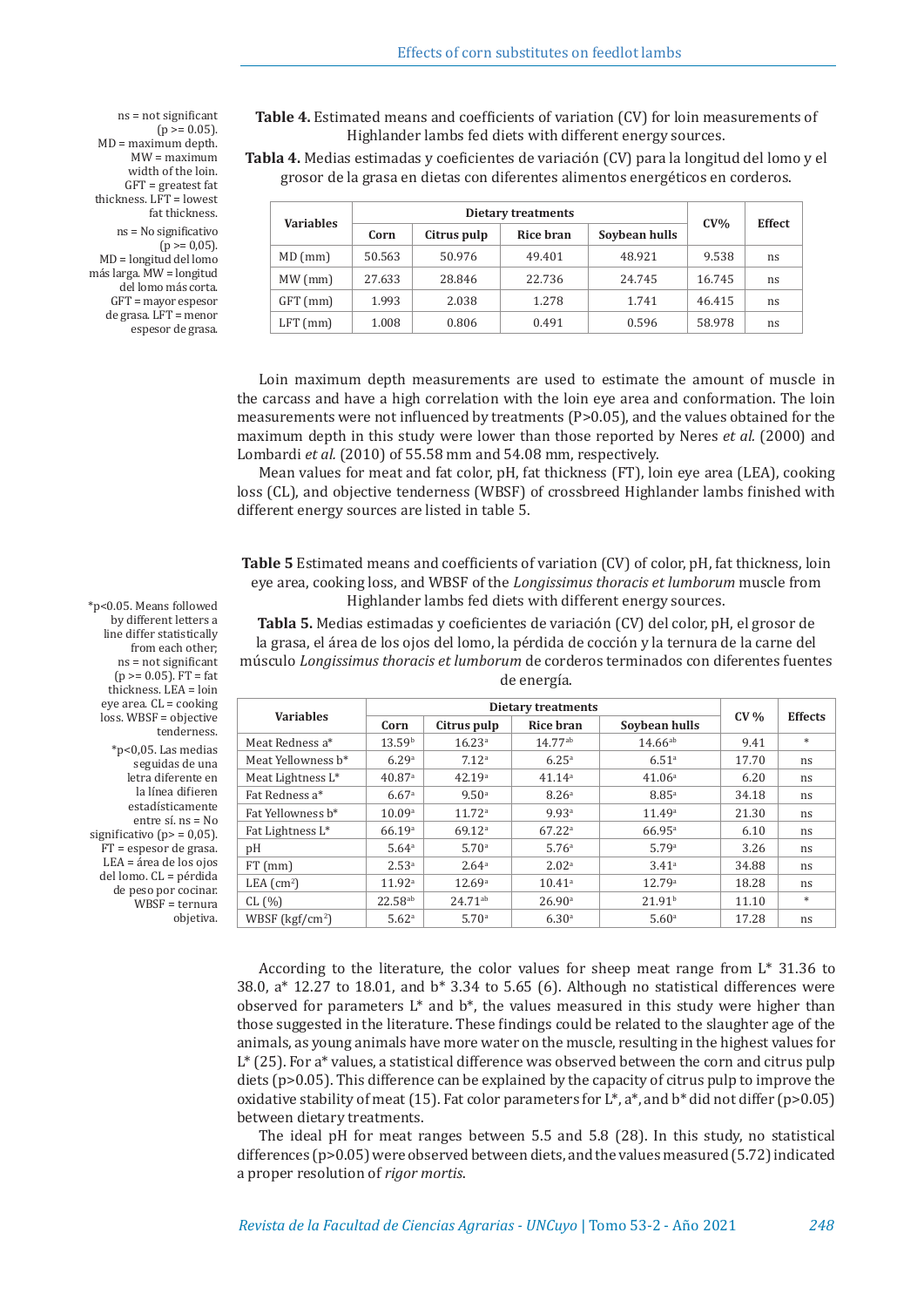No differences were observed in fat thickness between dietary treatments ( $p>0.05$ ), and the mean values measured in this study (1.75 mm) were considered unsatisfactory. A minimum fat coverage of 3 mm is necessary to protect the carcass from water loss during refrigeration. The minimum fat thickness also protects the carcass from cold-induced burning during the freezing process (19). In a study on citrus pulp diets, Henrique *et al.*  (2004) observed a linear reduction in this variable with the addition of up to 55% of citrus pulp to the cattle diet and attributed this effect to the lower energy value of citrus pulp when compared to corn (21). This reduction was not observed in the present study and can be related to the fact that the citrus pulp diet received inclusion of oil. The lower deposition of fat in the carcass from animals fed exclusively with citrus pulp can also be a result of differences in volatile fatty acids produced during ruminal fermentation (8).

For the loin eye area (11.92  $\text{cm}^2$ ), no statistical differences were observed between dietary treatments. Zundt *et al.* (2010) also working with crossbreed Highlander lambs with a slaughter weight of 30 kg, observed lower area values  $(10.89 \text{ cm}^2)$  than the ones observed in this study.

A statistically significant difference was observed in cooking loss ( $p<0.05$ ). The soybean hulls diet presented lower loss (21.91%) when compared to the rice bran diet (26.9%), but with no statistical difference from the other treatments. Values for cooking loss in the literature vary between 33% and 44% (4) for small ruminants, which are higher than the values observed in this study. When evaluating different diet compositions for lambs, Atsbha *et al.* (2021) reported cooking loss values similar to those observed in this study, with an average of 24.18% to 26.12%.

For objective tenderness, the observed mean values were 5.81 kgf, and the results corroborate those of Costa *et al.* (2011). The meat from this study was classified as soft (5, 32).

Table 6 presents the mean results and coefficients of variation (CV%) for proximate composition of *Longissimus thoracis et lumborum* muscle of crossbreed Highlander lambs fed different energy sources as corn substitutes.

The results revealed no effect of different dietary treatments (p>0.05) on moisture, protein, and ash content of the meat, whereas ethereal extract content differed between dietary treatments ( $p<0.05$ ). The citrus pulp diet had the lowest percentage of ethereal extract, and Caparra *et al.* (2007) observed an ethereal extract values decreased when the inclusion of citrus pulp increased.

**Table 6.** Means and coefficients of variation (CV) for proximate composition of the *Longissimus thoracis et lumborum* muscle of Highlander lambs fed diets with different energy sources.

**Tabla 6.** Media y coeficiente de variación (CV) para la composición aproximada de la carne del músculo *Longissimus thoracis et lumborum* de corderos Highlander terminados con diferentes fuentes de energía.

| Variables (%)    | Dietary treatments |                   |                      |                    |           | <b>Effect</b> |
|------------------|--------------------|-------------------|----------------------|--------------------|-----------|---------------|
|                  | Corn               | Citrus pulp       | Rice bran            | Soybean hulls      | $CV(\% )$ |               |
| Moisture         | 75.97 <sup>a</sup> | 76.30a            | $77.01$ <sup>a</sup> | 76.13 <sup>a</sup> | 1.15      | ns            |
| Protein          | 20.49a             | 19.49a            | 19.39 <sup>a</sup>   | 20.79a             | 4.04      | ns            |
| Ethereal Extract | 1.16 <sup>a</sup>  | 1.07 <sup>b</sup> | $1.15^{ab}$          | 1.18 <sup>a</sup>  | 5.24      | $*$           |
| Ashes            | 1.94 <sup>a</sup>  | 2.66 <sup>a</sup> | 1.81 <sup>a</sup>    | $2.05^{\circ}$     | 33.32     | ns            |

ns = not significant  $(p \ge 0.05)$ .  $\check{p}$  p < .05. Means followed by different letters in a line differ statistically from each other.

ns = No significativo  $(p> = 0.05)$ . \*  $p < 0.05$ . Las medias seguidas de una letra diferente en la línea difieren estadísticamente entre sí.

#### **Conclusion**

The use of different energy sources in ram lamb finishing diets did not change the proximate composition and quality of the meat. The inclusion values used in this study are recommended, although the use of rice bran as a substitute for corn should be carefully evaluated, as its inclusion provided less daily weight gain, consequently more days of feedlot for the animals.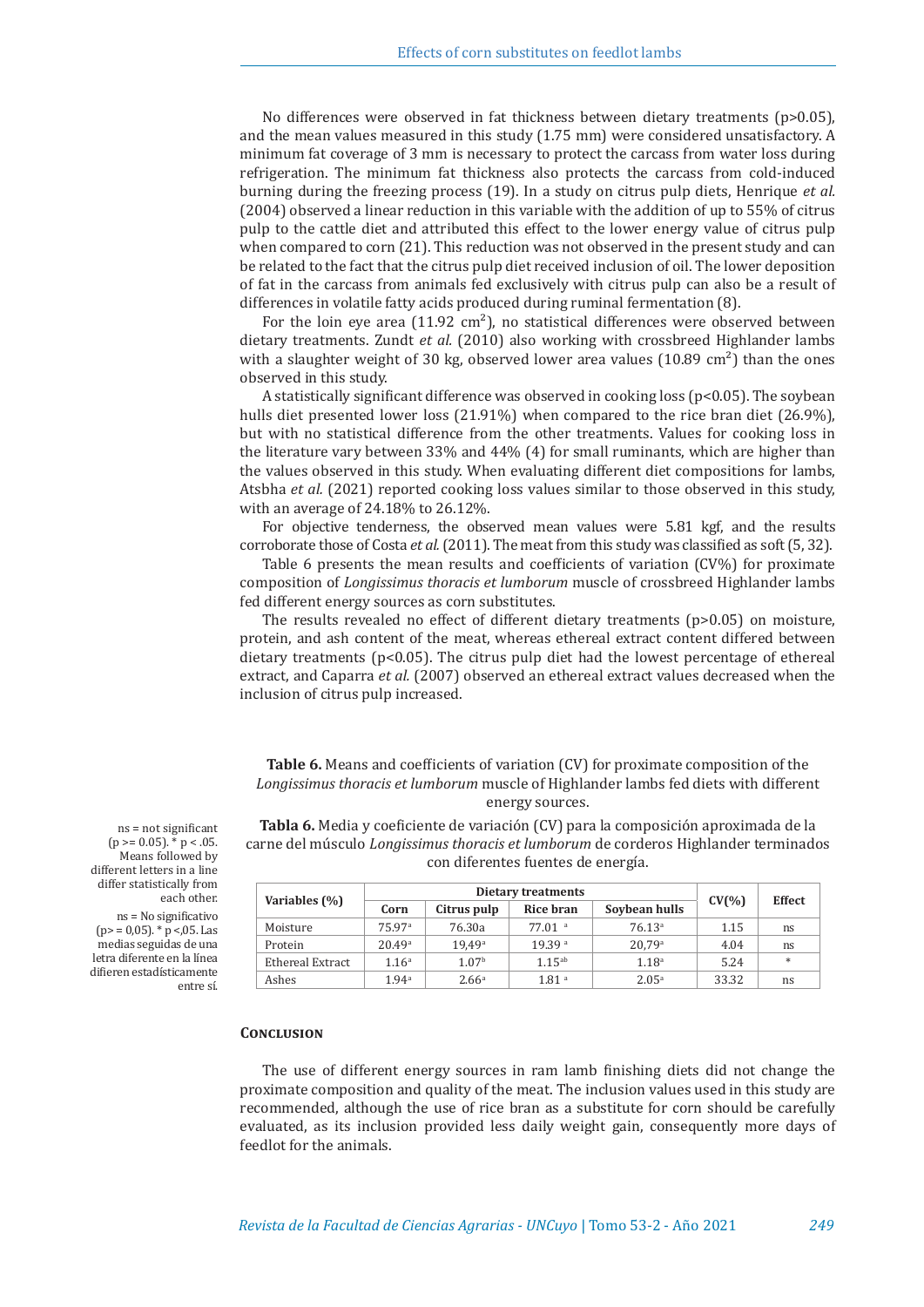## **Disclosure of interest**

The authors declare that they have no conflict of interest regarding the work presented.

## **References**

- 1. AMSA (American Meat Science Association). 2016. Research guidelines for cookery, sensory evaluation and instrumental tenderness measurements of meat 2<sup>nd</sup> ed. AMSA
- 2. AOAC (Association of Official Analytical Chemists). 2000. Official methods of analysis. 17° ed. Arlington. VA.
- 3. Atsbha, K.; Gebremariamb, T.; Aregawic, T. 2021. Slaughter performance and meat quality of Begait breed lambs fattened under different diets. 7(5): e06935. DOI: 10.1016/j.heliyon.2021. e06935.
- 4. Ayeb, N.; Ghrab, A.; Barmat, A.; Khorchani, T. 2016. Chemical and tissue composition of meat from carcass cuts of local goats affected by different feeding in Tunisian arid lands. Turkish journal of veterinary and animal sciences. 40: 95-101. DOI: 40. 95-101. 10.3906/vet-1412-76.
- 5. Boleman, S. J.; Boleman, S. L.; Miller, R. K.; Taylor, J. F.; Cross, H. R.; Wheeler, T. L.; Koohmaraie, M.; Shackelford, S. D.; Miller, M. F.; West, R. L.; Johnson, D. D.; Savell, J. W. 1997. Consumer evaluation of Beef of known categories of tenderness. J. Anim. Sci. 75: 1521-1524. DOI: 10.2527/1997.7561521x.
- 6. Bressan, M. C.; Prado, O. V.; Pérez, J. R. O.; Lemos, A. L. S.; Bonagurio, S. 2001. Effect of the slaughter weight on the physicalchemical characteristic of Bergamácia and Santa Inês lambs meat. Ciência e Tecnologia de Alimentos. 21(3): 293-303. DOI: 10.1590/S0101- 20612001000300008.
- 7. Bridi, A. M.; Constantino, C. 2009. Qualidade e avaliação de carcaças e carnes bovinas. Anais  $30<sup>th</sup>$ Congresso Paranaense dos Estudantes de Zootecnia. Maringá. Brasil.
- 8. Caparra, P.; Foti, F.; Scerra, M.; Sinatra, M. C.; Scerra, V. 2007. Solar-dried citrus pulp as an alternative energy source in lamb diets: effects on growth and carcass and meat quality, Small Ruminant Ressearch. 40:303-311. DOI: 10.1016/j.smallrumres.2005.11.015.
- 9. Cappelle, E. R.; Valadares Filho, S. C.; Silva, J. F. C.; Cecon, P. R. 2001. Estimativas do Valor Energético a partir de Características Químicas e Bromatológicas dos limentos. Revista Brasileira de Zootecnia. 30(6): 1837-1856. DOI: 10.1590/S1516-35982001000700022.
- 10. Costa, R. G.; Santos, N. M.; Sousa, W. H.; Queiroga, C. R. E.; Azevedo, P. S.; Cartaxo, F. Q. 2011. Qualidade física e sensorial da carne de cordeiros de três genótipos alimentados com rações formuladas com duas relações volumoso: concentrado. Revista Brasileira de Zootecnia. 40(8): 1781-1787. DOI: 10.1590/S1516-35982011000800023.
- 11. Cunha, M. G. G.; Carvalho, F. F. R.; Gonzaga Neto, S.; Cezar, M. F. 2008. Características quantitativas de carcaça de ovinos Santa Inês confinados alimentados com rações contendo diferentes níveis de caroço de algodão integral. Revista Brasileira de Zootecnia. 37(6): 1112-1120. DOI: 10.1590/S1516-35982008000600023.
- 12. Garg, A. K.; Singh, P.; Malik, R.; Agrawal, D. K. 2004. Effect of replacing maize grain with de-oiled rice bran on intake and utilisation of nutrients in adult ewes. Small Ruminant Research. 52(1-2): 75-79. DOI: 10.1016/S0921-4488(03)00229-3.
- 13. Gilaverte, S.; Suzin, I.; Pires, A. V.; Ferreira, E. M.; Mendes, C. Q.; Gentil, R. S.; Biehl, M. V.; Rodrigues, G. H. 2001. Digestibilidade da dieta, parâmetros ruminais e desempenho de ovinos Santa Inês alimentados com polpa cítrica peletizada e resíduo úmido de cervejaria. Revista Brasileira Zootecnia. 40(3): 639-647. DOI: 10.1590/S1516-35982011000300024.
- 14. Gomide, L. A. M.; Ramos, E. M. 2006. Tecnologia de abate e tipificação de carcaças. 2°ed. Viçosa. UFV. 370 p.
- 15. Gravador, R. S.; Jongberg, S.; Andersen, M. L.; Luciano, G.; Priolo, A.; Lund, M. N. 2014. Dietary citrus pulp improves protein stability in lamb meat stored under aerobic conditions. Meat Science. 97(2): 231-236. DOI:10.1016/j.meatsci.2014.01.016.
- 16. Henrique, W.; Sampaio, A. A. M.; Leme, P. R.; Lanna, P. D.; Alleoni, G. F.; Coutinho Filho, J. L. V. 2004. Desempenho e características da carcaça de tourinhos Santa Gertrudes confinados, recebendo dietas com alto concentrado e níveis crescentes de polpa cítrica peletizada. Revista Brasileira de Zootecnia. 33(2): 463-470. DOI: 10.1590/S1516- 35982004000200025.
- 17. Ledo, L. H.; Alves, E. M.; Dos Reis, G. A.; Souza, J. S.; Santos, M. S.; Andrade, I. D. S.; Amaral, R. S. 2016. Desempenho de ovinos alimentados com dietas sem forragem contendo diferentes fontes energéticas. Anais 4<sup>th</sup> Mostra de Iniciação Científica do Ifbaiano. Bahia. Brasil.
- 18. Lombardi, L.; Jobim, C. C.; Bumbieris Junior, V. H.; Calixto Junior, M.; Macedo, F. A. F. 2010. Características da carcaça de cordeiros terminados em confinamento recebendo silagem de grãos de milho puro ou com adição de girassol ou ureia. Acta Scient. Animal Sci. 32(3): 263-269. DOI: 10.4025/actascianimsci.v32i3.7877.